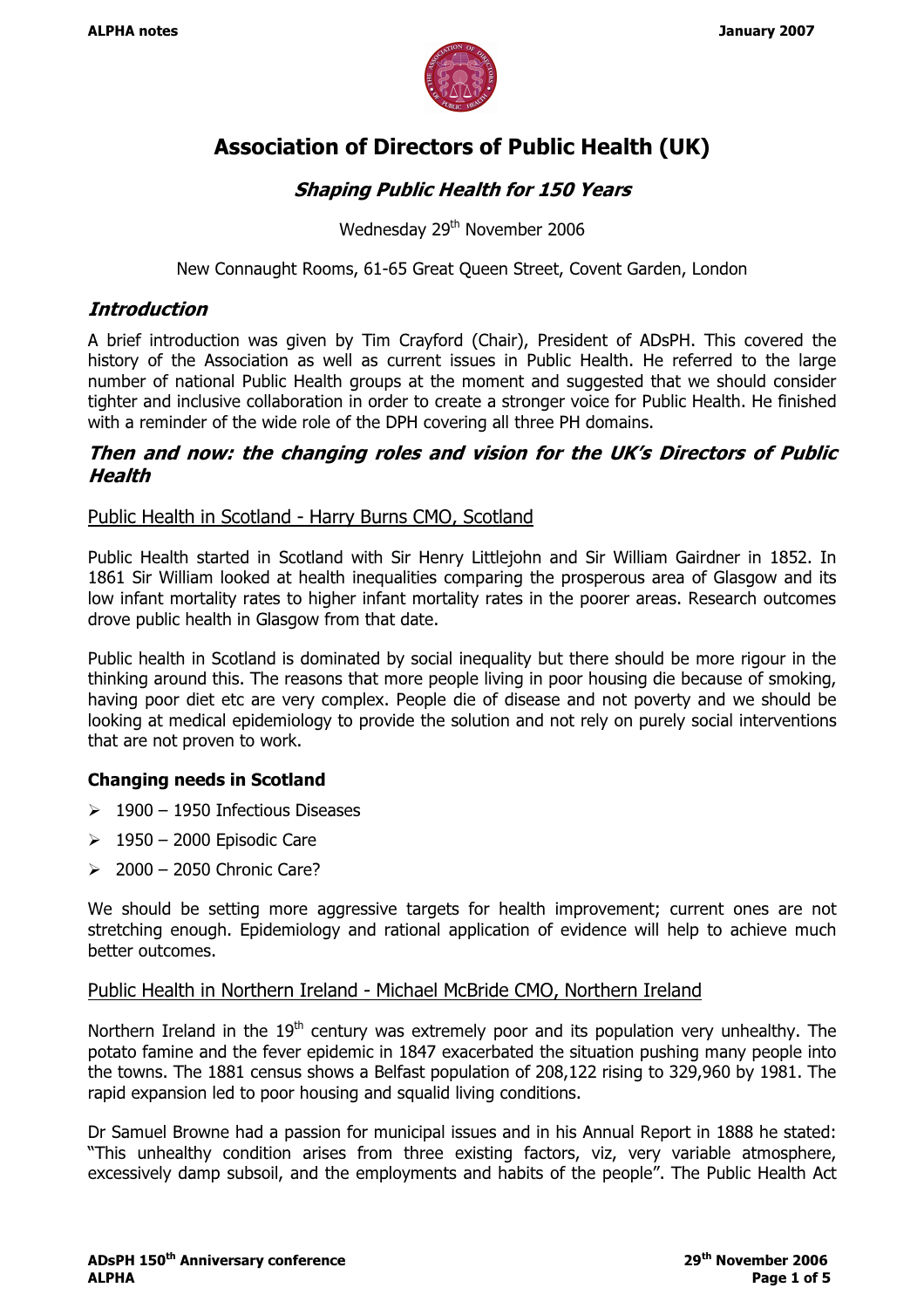of 1878 was passed to improve sewage, housing etc. and the tracking of determinants of health started.

The 'Troubles' which started in the 1960s have put strains on public health services. However, since the turn of the  $20<sup>th</sup>$  Century: life expectancy has improved; premature death has declined; but the rich - poor gap remains.

The current public health challenges show clear links to deprivation

- $\geq$  Out of work and unemployment
- $\triangleright$  Smoking (which is a top public health priority)
- $\triangleright$  Overweight/obesity (currently rising and a priority)
- $\triangleright$  Inequalities in health dental decay in Belfast. Fluoridation has not been implemented
- $\triangleright$  Suicides have shown a dramatic increase

Last weeks in tray included: Herceptin; Alcohol and mixed sex wards.

We are committed to equity and evidence based healthcare.

#### History of Public Health in Wales - Tony Jewell CMO, Wales

Tony Jewell referred to the historic contributions of Lloyd George, Nye Bevan, Archie Cochrane and Julian Tudor-Hart.

Today's challenges are not unique. Deaths from CHD, cancer and long term limiting illness are higher than elsewhere. There is evidence showing strong links between educational attainment; male life expectancy; circulatory disease and socio-economics.

In 1999 The National Assembly in Wales set up Local Health Boards (LHBs) co-terminus with local authorities to provide effective services to local communities. Wales now has a national health service locally driven.

Tony Jewell had recently reviewed public health in Wales. In 2007 the new Government of Wales Act 2006 will be implemented allowing more decisions to be made in Wales for Wales. This has created real opportunities now.

#### Current priorities are:

- $\triangleright$  Improving health and reducing inequalities (by measuring health)
- $\triangleright$  Preventing the preventable (by screening)
- $\triangleright$  Work with the NHS and Social Care
- $\triangleright$  Build teaching and research capacity

#### Future vision

There is a vision for a unified all Wales organisation based on the three units: The Health Observatory; The Institute of Public Health; National Public Health Service. Information Sources will be at the core. The new public health strategy will be linked to determinants and partnership working will be key.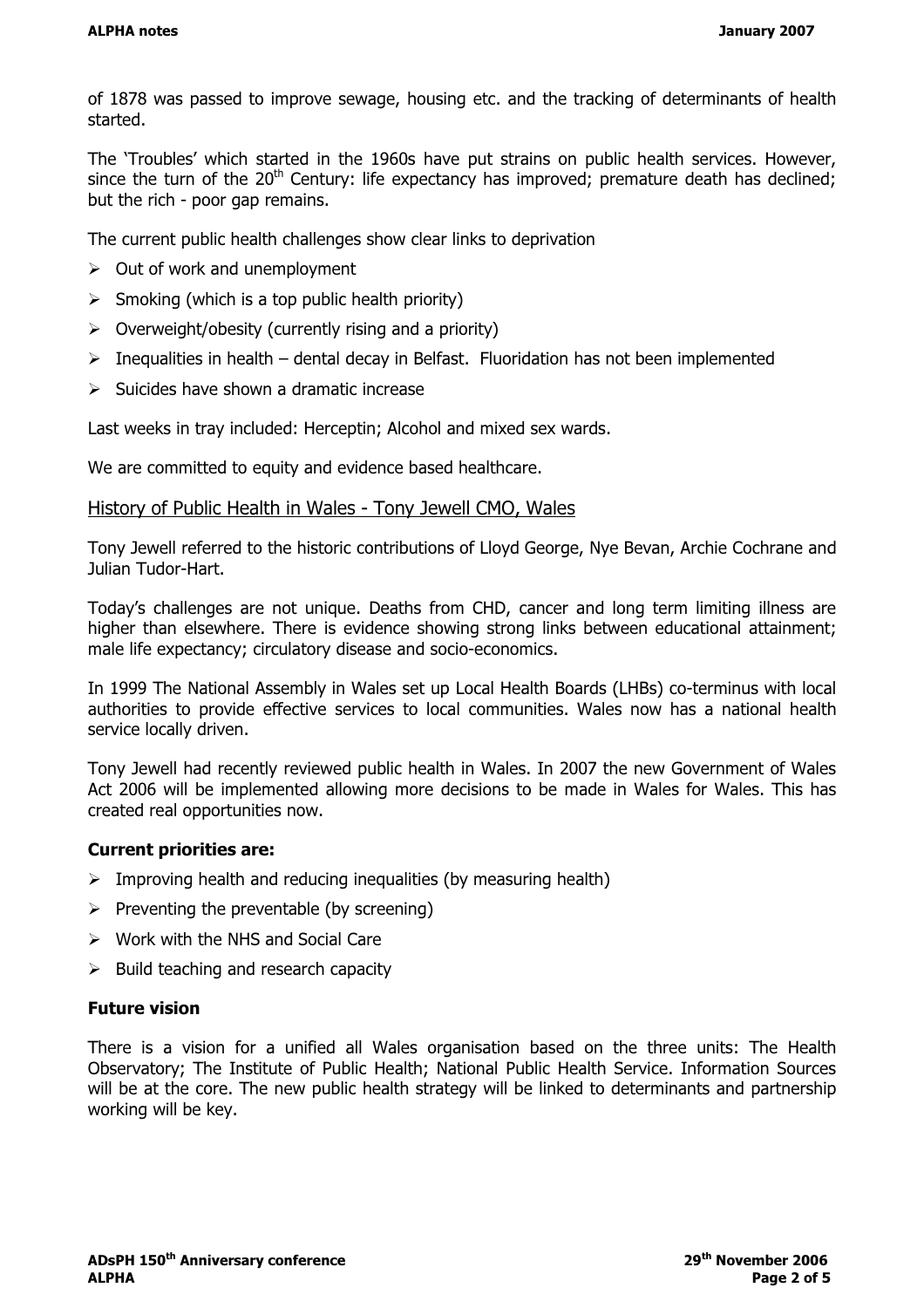## History of Public Health in England - Sir Liam Donaldson CMO, England

- $\triangleright$  William Duncan (1805 1863) was the 1<sup>st</sup> UK Medical Officer and is remembered for his improvement of the sewers and for drainage for the Borough of Liverpool. This was the era of cholera and epidemics.
- $\triangleright$  Sir John Simon became 1<sup>st</sup> Medical Officer for London in 1848 and was credited for immunisation and the era of child health.
- $\geq$  1948 1973 became the era of state healthcare in the form of the National Health Service.
- $\geq 1974 1990$  became the era of planning (community medicine Donald Acheson's report). People in public health were helping with planning etc. Plans were made but nothing was contributed towards the public health.
- $\geq$  1991-1999 became the era of corporate management.
- $\geq$  2000 2006 is the era of primary care and embedding public health in primary care.

Public Health practice has had to stand buffeting from the '7 Forces of Turbulence':

- $\triangleright$  searching for the soul of what we are about (what is public health?);
- $\triangleright$  numerous re-organisations;
- $\triangleright$  credibility in delivery (what has been done what has changed?);
- $\triangleright$  weak evidence base;
- $\triangleright$  diversity in job content;
- $\triangleright$  the population health / individual healthcare tension;
- $\triangleright$  weakened budgets and infrastructure.

PH professionals need to be 'on top of' the 10 Key Public Health Activities: analysis; knowledge management; influencing; advocacy; change management; policy making; planning; evaluation; communications; empowerment and development.

#### Key message

### Directors of Public Health have to be well known in their locality and associated with being good for public health. It is necessary to be a good actor and to project yourself.

## Panel Questions and Answers

There was an interesting Q & A session that covered the following issues.

#### Inequalities and medical interventions – using GMS contracts / practice interventions

**HB said that in Scotland** some PCT teams have been empowered to refocus on this. Biological evidence can be monitored and is a lot easier to show. DsPH need a medical degree.

LD said he felt that if the biological pathways could be shown for health inequalities, more people would be convinced.

**From floor:** What was the correlation between GP Practice and OOF and wider determinants? Was there something more that could be done regarding life expectancy?

**TJ said:** Evidence is not out there, which was a huge disappointment. Some more work is needed on QOF contribution. Referring back to ten year study done by Julian Tudor-Hart. He said know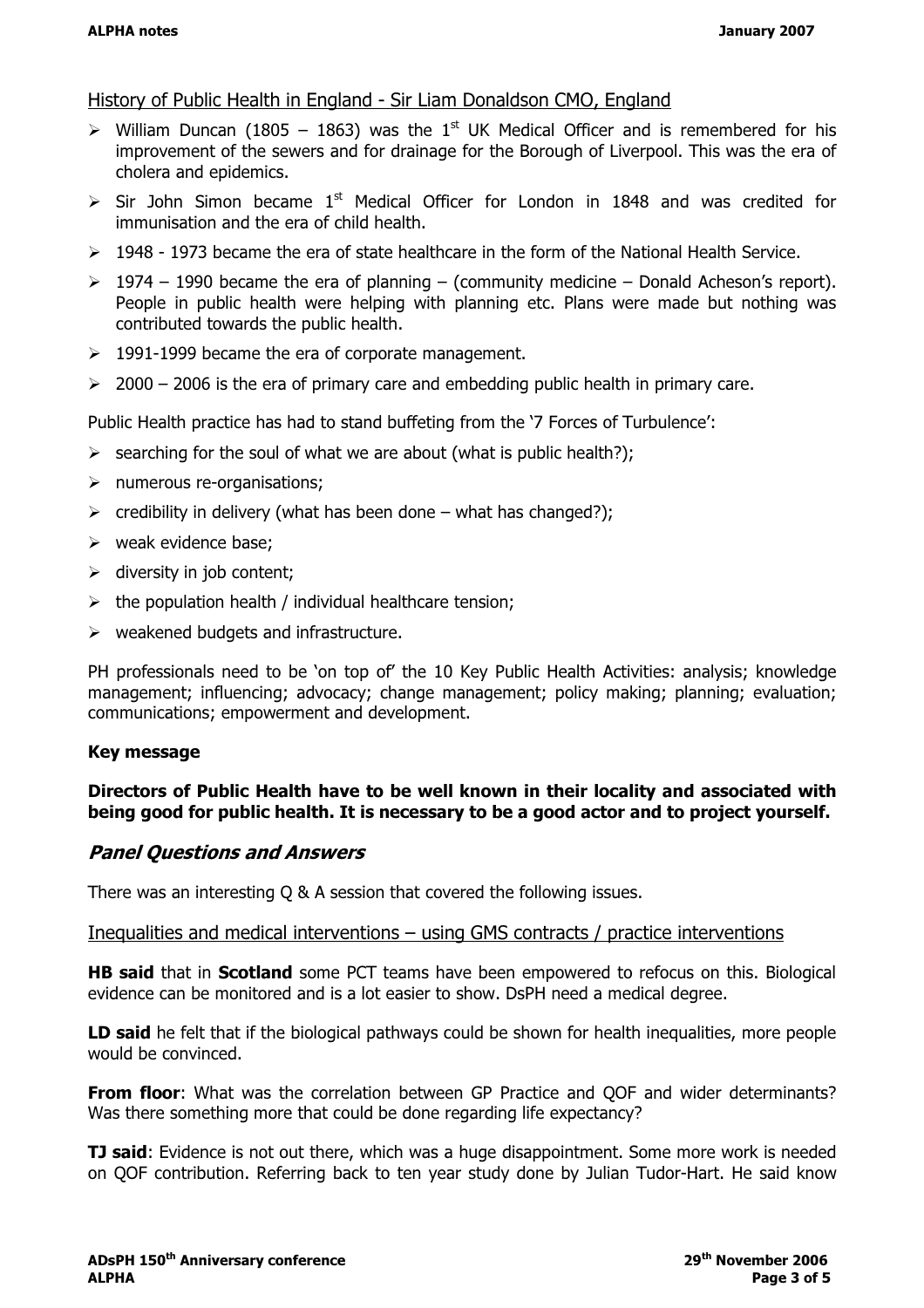your locality – for example if a patient did not turn up for his blood pressure check then someone very local would remind the patient.

MM said: This was about leaders implementing and delivering a programme. The challenge was how to ensure all systems that were in place were used.

**HB said:** Why can't we do things at practice level? Our strength is epidemiology that should underpin the process. Use the QOF data to understand and link it to population. This needs to be focussed.

#### Working across the UK

**TJ said:** CMOs meet on a regular basis – a December agenda item is "how they work and what are their priorities" eg a united voice on alcohol. Devolution needs to be worked on across the country and internationally.

LD said: Meetings are valuable and offer a forum for sharing ideas and best practice. Executive letters are also prepared and circulated. Underlying themes in public health over the four countries are different. The Welsh programme is more public health related. Scotland's priority is smoking. Not a lot of work was carried out collectively, but it was very powerful when dealing with Europe. Sir Liam attends meetings of European PH heads.

From floor: National targets eg GUM waiting targets were based on small numbers in some localities, but still had to be the highest priority.

**TJ said:** Annual reports should give details of public health priorities in the local community.

LD said: Priorities would be different for England. There were PH priorities and other priorities. National priorities should be looked at.

**MM said:** Here was a unique opportunity to see what had worked across UK eq; linking primary care and secondary care. Should ensure that all parts of the system were linked up and worked together.

## Resources – Choosing Health money had disappeared, what could be done?

LD said: Fiona Adshead and he had spent some time talking to David Nicholson and ministers to get the message across the management chain. DsPH need to build some clout to get resources mobilised.

From floor: South Wales releases badged funding for inequalities which was very successful.

LD said close partnerships with Local Authorities was the best way

Rod Griffiths said: Where resources are concerned people have to be blunt. The Wanless report states that if you ignore PH advice healthcare becomes more expensive and more unaffordable. If all the CMOs were on board it should help matters.

LD was in agreement with this. Jamie Oliver had been successful in reaching out to the public on the subject of school meals and healthy eating. It was important to think about the future.

From floor: This was agreed, but the short-term risk had more power than the longer-term risk.